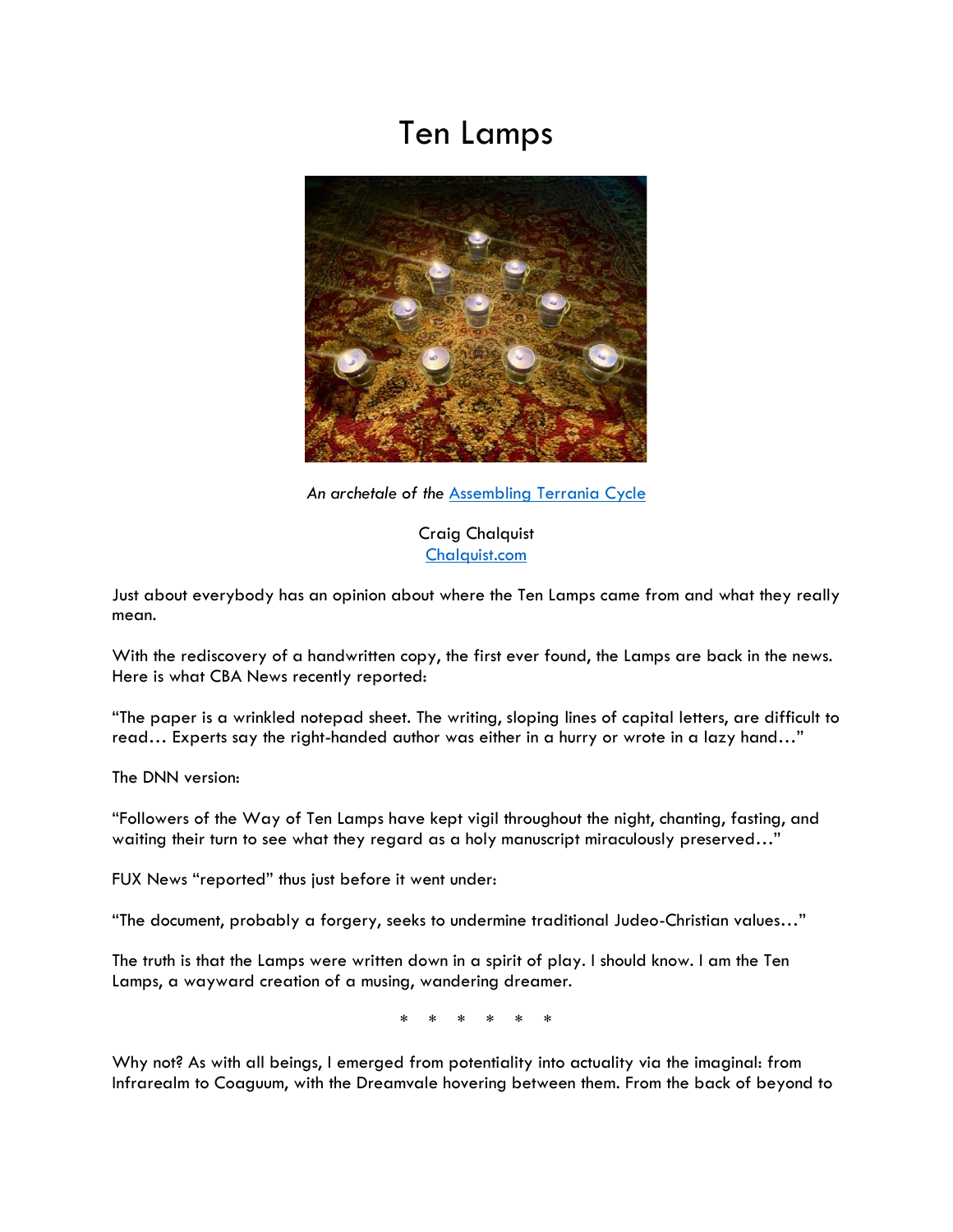the flight of busy fingers. This cosmology is consistent with Lamp 2, the Lamp of Animate Being: "Everything in the cosmos at every level is alive and communicative in its own way." Including me.

It's troubling that people have taken me for a literal truth, whether for or against it. I was never intended to be on par with a historical fact or a number on a temperature scale. I live outside the arbitrary oppositions of fact vs. myth, truth vs. fantasy, waking vs. dream. Fortunately, fewer and fewer people cut up the world like that anymore.

Where to start the inside story of how I came to be? The soaring temperatures of climate chaos? A historical as well as ecological catastrophe. A catastrophe on every level. So was the 21stcentury resurgence of worldwide white supremacy and authoritarianism long latent. The list goes on, as every student of history knows.

Not well known is how the foggy figure known as Simeon began jotting down imaginings about how things *could* be on troubled Planet Earth, not just about how they were at the time.

\* \* \* \* \* \*

Inhabiting a series of rental homes, ever on the move, Simeon had studied what went right in healthy human cultures: the kind that fill basic needs and support mental and physical blossoming. He was especially interested in worldviews in which humans are essentially social, on an arc of lifelong maturation, and interconnected with everything.

As he studied and mused, Simeon watched the fascism of religious fundamentalism join hands with the factism of barren rationalism. One day they would found SMOKE: Suppressive Materialism and Obtrusive Knowability Enforcement. Theater, pageantry, Halloween, and May Day would be outlawed by gun-pointing literalists eager to purify culture of anything fantastic. But that was down the road.

Meanwhile, as wars raged on with ever deadlier weapons, pandemics recurred, and Earth's climate overheated, shrinking coastlines and displacing billions, Simeon saw around and within him a universe not of separate competing units, but vital beings combined into an intelligent, selforganizing whole.

As Simeon drank coffee one morning and saw treetops softened by a dawn mist, the first Lamp flashed on: "The nature of the cosmos is ever-unfolding creative diversity, an infinite variety of affiliating voices, entities, and presences." That was where we all lived, he thought, if only we would realize it. Everything was relational. The glow of this perception warmed him against the dark, not as a certainty or an absolute truth, but as a guiding light, the first of a triangle of ten.

It is difficult for people of today to grasp the violent chaos of those times, popularly known as the Darker Ages, there at the start of the Resource Wars led by governments of lawyer-backed brigands fighting over what mineral, fossil, and agricultural richness remained even as polar ice dried up, ocean life died, and population numbers of every species dropped. Because old attitudes, institutions, and ways of living were clung to, especially by privileged elites, the necessary dying to them turned outward in a kind of mass suicide.

Although Simeon had been born into the middle class of a wealthy nation, even he was impacted. A survivor of a violent childhood, a perpetual outsider at odds with his own highly militarized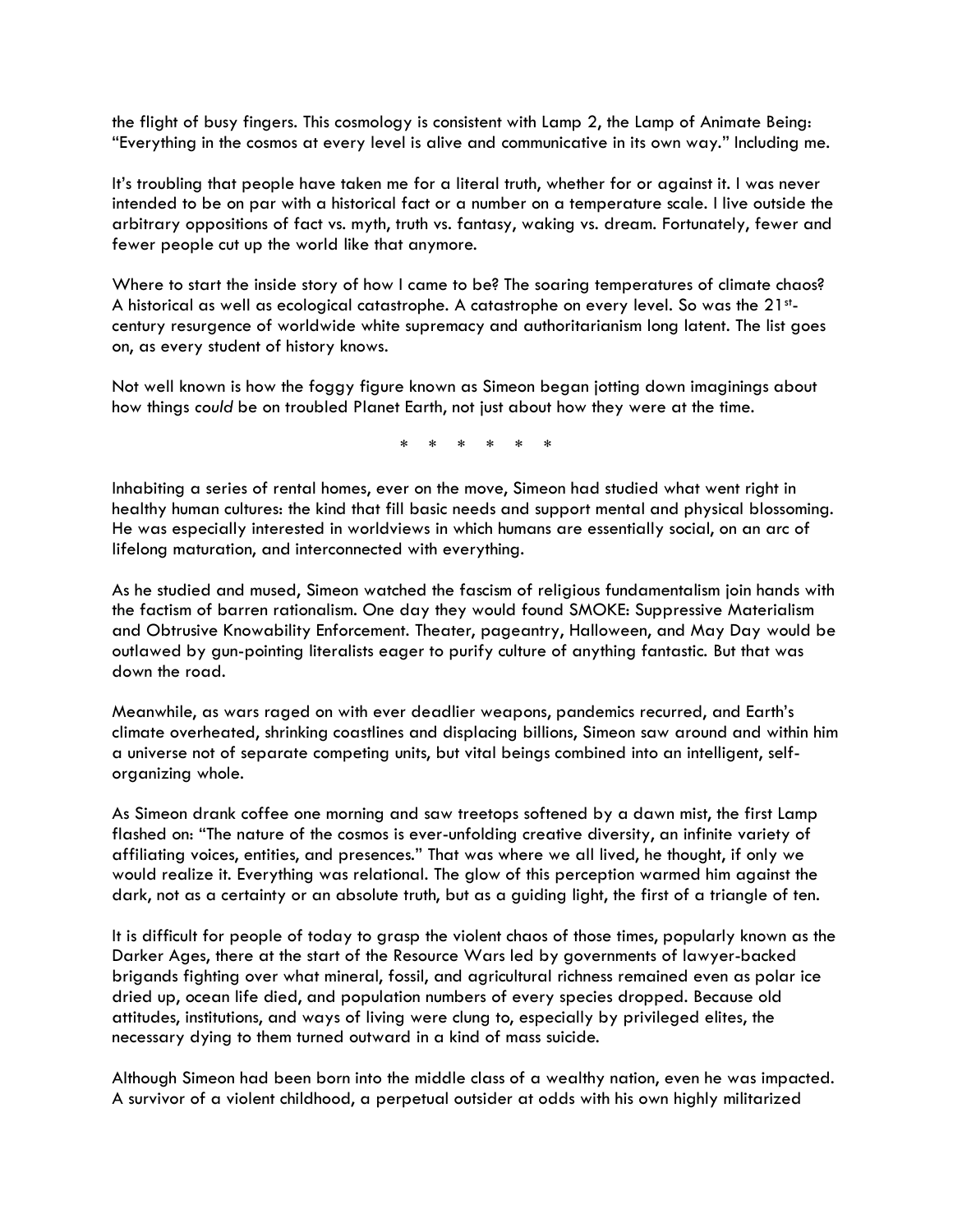government, he watched his father die in agony and his sister go mad. He saw reservoirs dry up, cities decline, and entire city blocks stripped of copper, lithium, nickel, and gallium by bands of brazen thieves. For him, fantasy was no mere retreat, but a haven of fugitive creativity.

In such a darkening world, I clung as one Lamp to the uncertain possibility of being fully born. At any time, Simeon might abandon me to more "practical" endeavors. So I waited.

Since childhood, Simeon had perceived objects—plants, stones, hills, roads, cars, even cities—as presences. His wedding ring slipped off his finger and into the sea shortly before his divorce; his books had shelf placement preferences; locations where he lived appeared as persons in his dreams. To understand these uncanny events he read indigenous accounts about the spirit of place: this mountain, that river, all of it ensouled.

While he pondered all this in light of the First Lamp, the Second switched on: "Everything in the cosmos at every level is alive and communicative in its own way."

Which almost immediately lit the Third: "We are inwardly linked to the intelligence of Earth, the cosmos, the presence of place, and one another in relations of mutual reciprocity." Old news to some, perhaps, but freshly formulated in a consciousness turned simultaneously outward and back upon itself.

\* \* \* \* \* \*

Now, it may seem as though Simeon thought all this up alone, with help of course from his deep studies. But though an outsider to the goosestepping march of his nation, he enjoyed close friendships, networked with other philosopher-taletellers, conversed long and deeply with romantic partners, played with children, and studied with wise teachers from many societies. He also watched his dreams. At no time did he work entirely by himself, recognizing (as had Mary Shelley long ago) the dangers of the solitary anti-relational path.

His dreaming and his love of fiction and fantasy blended with explorations of the Hermetic Way. This path of imaginative insight wound outward from Alexandria, influencing the alchemical search for wisdom, Islamic mystics like Suhrawardi and Ibn 'Arabi, Goethe, European Romanticism, and Jung. Similar paths reached forward from China, India, Africa, and elsewhere imaginal knowledge received due reverence.

With this support, Simeon's musings ignited the Lamp of Imaginal Gnosis, typed out on a cool spring morning: "The imaginal realm has its own reality and inspires not by absolute belief, but by belief *in*; not by the 'real' but by the ideal."

He was well aware of how the real suffered. As Earth's surface degenerated into the gloomy Underworld of so many mythologies, Simeon heard environmental activists with good intentions pound their opponents with ugly facts and figures, to no avail. Those who might have listened were alienated, and so the carnage continued, enabled by citizens who preferred grandiose lies to hard truths—and who could blame them? Humanity, Simeon saw, was a creature more of story than of fact.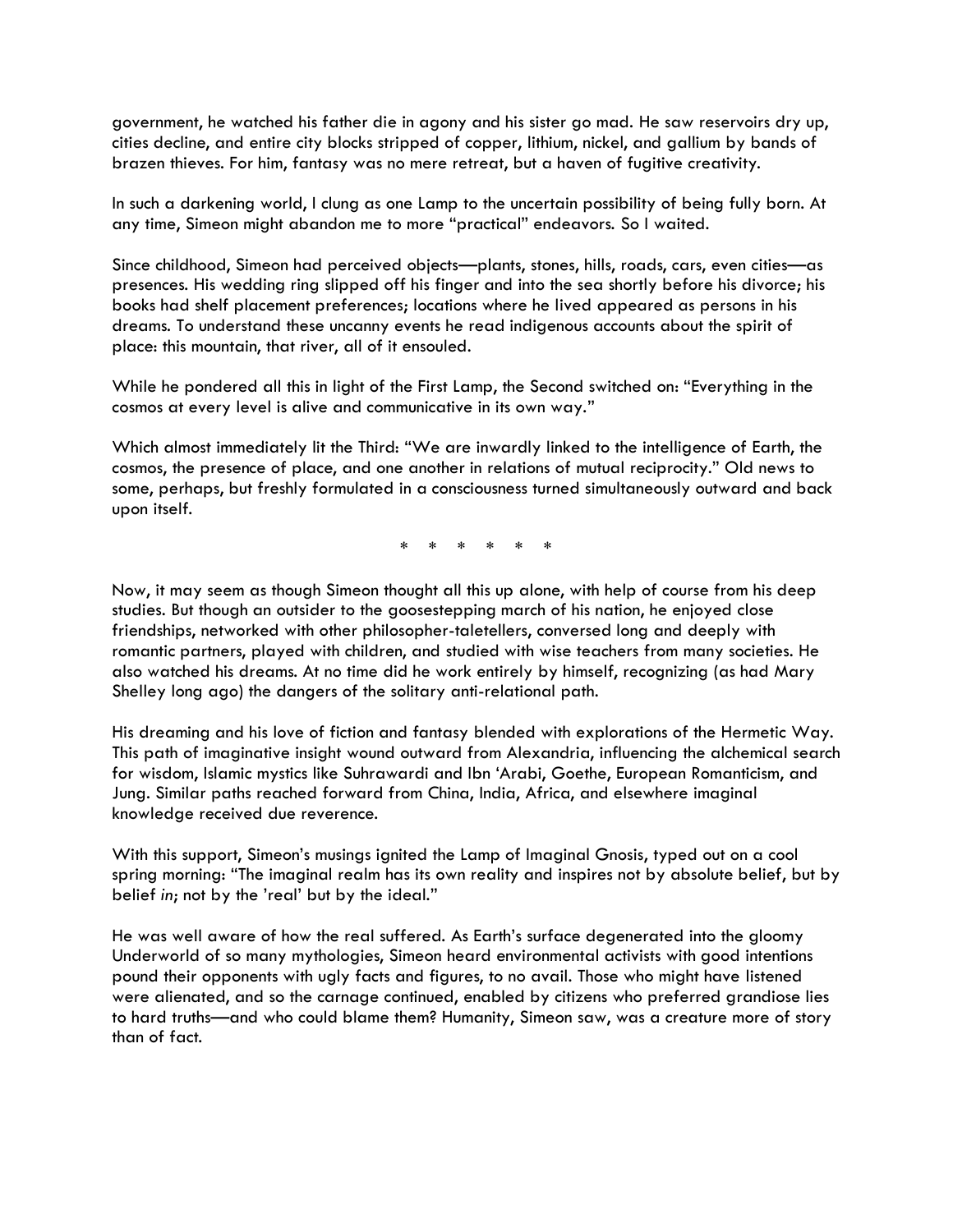And so Lamp 5: "When our guiding stories come from fear and constriction, we block our humanity and cause harm; but when they are humane and expansive, they allow us to appreciate each other and the beauty of Earth and cosmos."

By this time I was five Lamps, a flickering pentad, a partial tree, half a tetractys. Five Lamps of Being and Story, so far. With each illumination, advising Simeon grew easier. What would come next?

Next lit the Lamps of Togetherness and Futurity. Like a flame passed from candle to candle, the inspiration that kindled the first five Lamps awakened the next five. As I whispered steadily into his ear, Simeon pounded his keyboard like a manic organist, sat back, made a few edits, breathed out, and smiled.

Ten points in a pyramid. Echoes of Pythagoras, the music of the spheres, the four elements, the creative nodes of Kabbalah, and the four directions. And the number ten: fingers, toes, the decimal and metric systems, an order of magnitude, the Chinese and Roman symbol X, the sum of the first three primes, the incarnations of Vishnu, the Tarot Wheel of Fortune.

Then the Wheel spun, and the pyramid of light went out.

\* \* \* \* \* \*

In public, that is, and even in the consciousness of those who most appreciated the glow of the Lamps. The unconscious was another matter.

When reactionaries like those who would found SMOKE one day began attacking all forms of organized fantasy, these zealots enlisted and developed the brain-scanning equipment then in use. Visit a speakeasy theater, read the wrong books, listen to the wrong storytellers, and an arc of bright metal passed over your skull would reveal the heresy to the ideological inquisitors. Punishment, called "adjustment," ran the scale from heavy fines to secret execution.

Naturally, people opposed this, especially creative people. A few vocal religious and political leaders spoke out; most were silent. What was an underground to do?

Oppressors never reckon with the human unconscious. Not the deep levels. They do draft for-sale psychologists to devise methods for deceiving followers, but, as diehard literalists, they never plumb the depths, because the whole person does not exist for them. For them, there are no depths, just pliable selves and layers of self-deceit to tap.

Learned in the humanities, the underground of practical dreamers knew that. The engineers and technicians among them reversed the brain scanning equipment to lay down fragments of Shakespeare and Sappho, Jemison and Jones across so many neural webs throughout the body that a scan could not detect them. But neither could their bearers remember them.

Only a recall code could resurface the fragments, a code always carried by someone else in the underground. Even codes were hidden, weaving an elaborate net of linkages fully known by nobody but ignitable by many at the appropriate times. Which were few during those highly monitored days.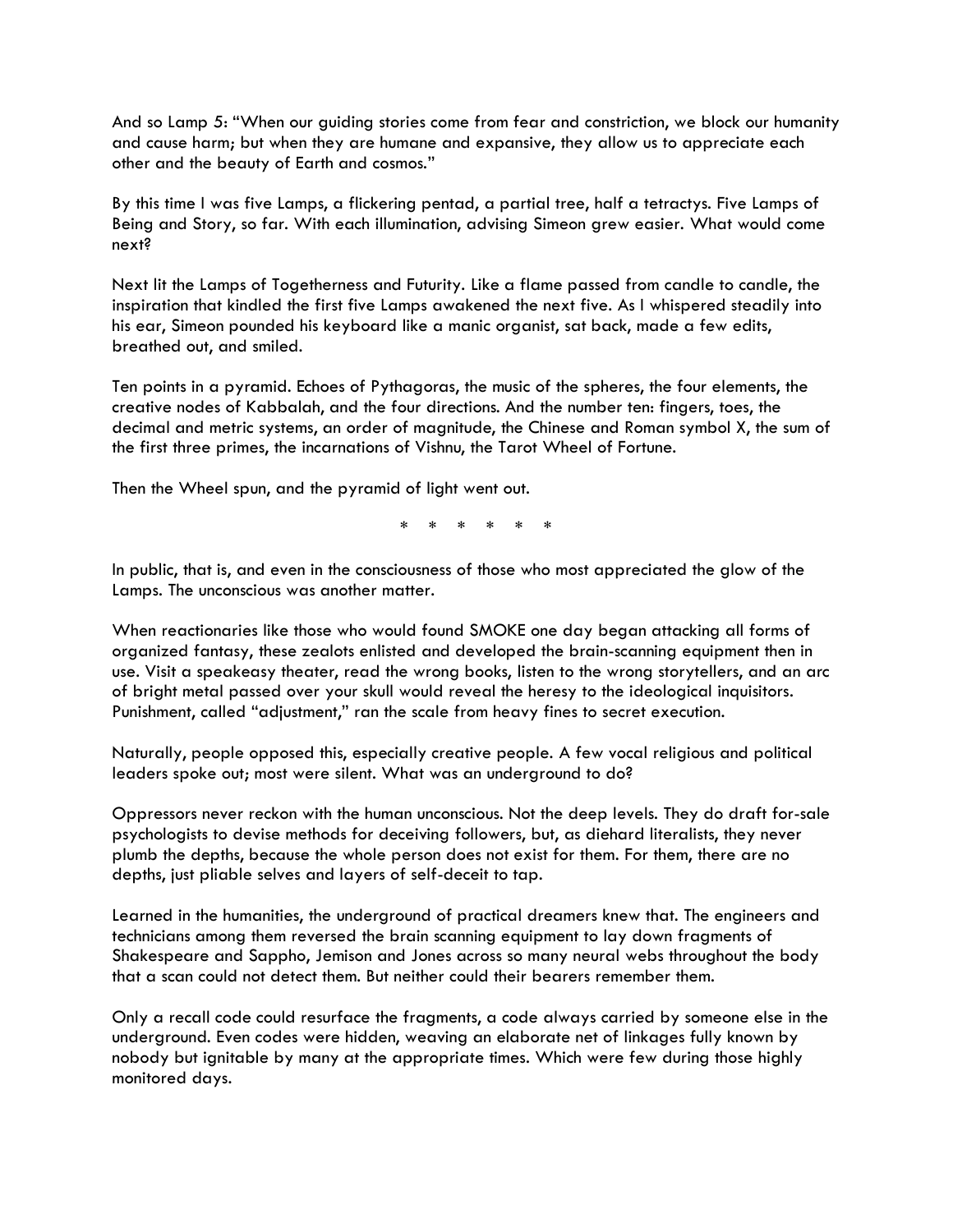Picture an office manager typing an encrypted message for another member of the underground: a cook in charge of, say, countering religious anti-fantasy propaganda. The manager wishes to underline her message with a helpful principle she cannot recall.

So her partner sends a recall code, and the receiver remembers Lamp 7: "Humanity must learn to relate as appreciative adults to the primal powers of the cosmos—Source, Wisdom, Attraction, Destruction, Expansion, Contraction, and others imaged as deities—instead of either ignoring them or subordinating ourselves to them." This Lamp reflected the obvious truth that the slip from worshipping a god to worshipping an authority figure was often and easily made.

Her message complete, the manager promptly forgets Lamp 7 and recall code and goes back to scheduling meetings for busy colleagues. But 7 lingers in her body's neurological intelligence, ready for a safe time to reemerge.

You can imagine how this felt on my end. For years I lived in a state of far-flung dissociation. I did remain whole in Simeon's mind, though, because he was seen as a crank not worth interrogating. After his death, I descended into dreamlike partiality.

Long after Simeon, then, who had spread the Lamps before social media algorithms devised by techno-fascists hunted them down and snuffed them out, the flickering lights of hope waited in the dark of a thousand poetic souls until reignited by the code.

Because of Lamp 7, the underground called itself the Transdaimonic League.

The recall code consisted of me, of course, each Lamp a flame for rekindling subversive recognition.

\* \* \* \* \* \*

Despite such precautions, a day came when so many Leaguers died that I began to fear for my life.

Superstorms, floods, heat waves, drone assaults by rare earths stealers, worldwide crop failures, hypersonic missile attacks, nano-enhanced paramilitaries destroying electrical grids—and the resulting chaos used by strongmen to bully millions into regressing into passive followers: all this and more felt like the Four Horsemen of the Apocalypse stamping their hoofprints everywhere. National and regional governments were so busy grabbing what remained that all other concerns went unheeded.

"When there is no vision, the people perish"; but even people with a vision perished. The Lamps were fictions playfully written down, but they symbolized living ideals that Leaguers gave their lives and livelihoods to uphold. By refusing to steal, deceive, or harm others (Lamps 6 and 8), by believing in their dreams (Lamps 4 and 10), they paid heavy prices to embrace ideals redreamed for the future they wanted their children to have.

A father in the Midwest gave his life for a neighbor girl by claiming that the book of fairytales she'd been caught with was his own. A Leaguer, he was cuffed, pushed into a black van, and never heard from again. A boy refused to say the Pledge of Obeisance in his third grade class and was taken to the reeducation camps. His parents lost their jobs and were placed under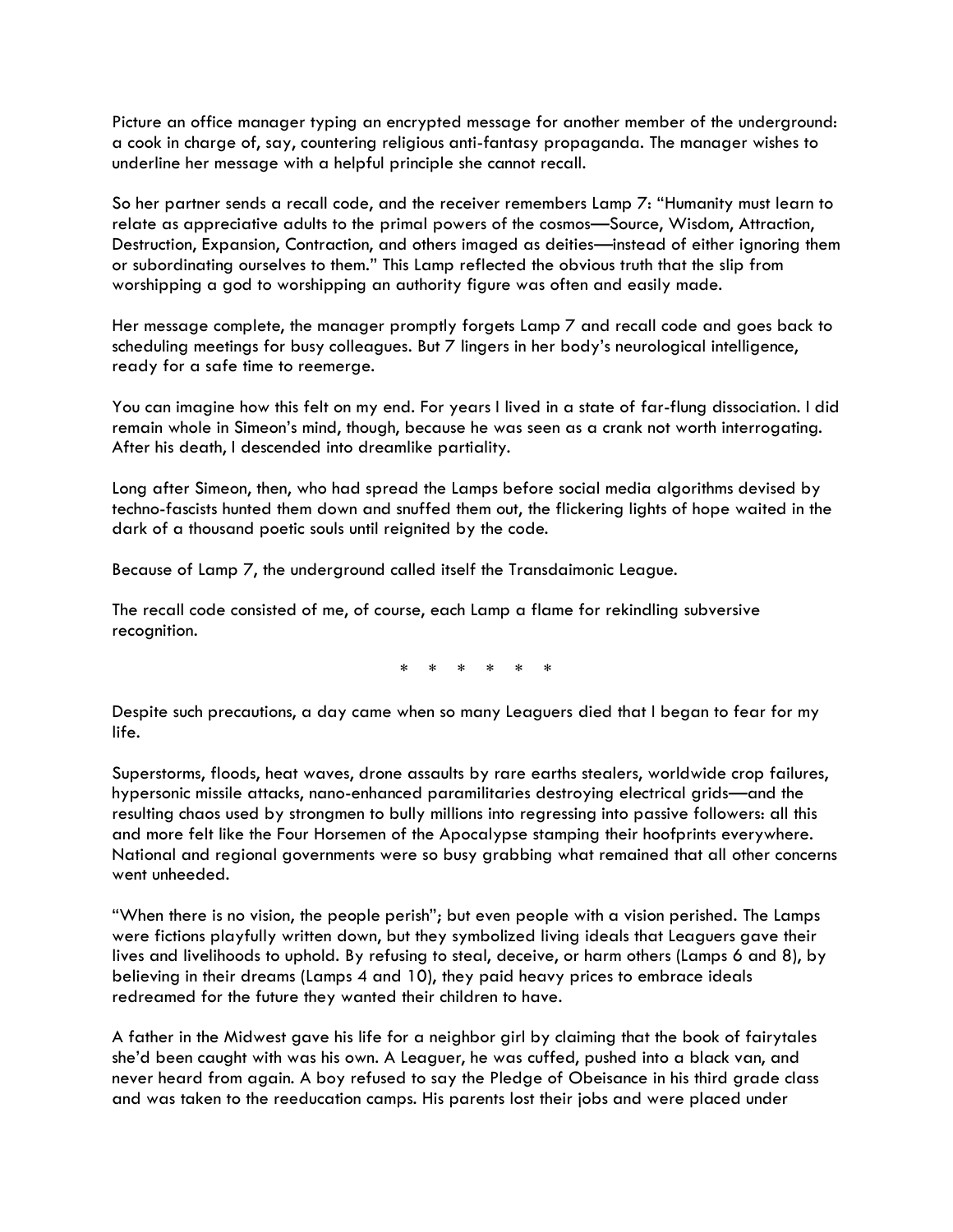surveillance for life. An activist leading a street protest disappeared, her family and friends never learning her fate.

The network, though holographic in structure and scope, frayed, showed gaps, and began to come apart. It was disheartening to watch, and frightening to contemplate my own flames going out, perhaps forever. Around the world, the flickers that I was grew dimmer and more scattered. My consciousness blacked out regularly.

I had just about resigned myself to this when the dreamers gathered.

The poets, artists, performers, dancers, trickster activists, creative gadgeteers. The naturalists, bards, futurists, intuitives, healers of the psyche, soul and spirit. The seers, comics, musicians, actors, innovators, and embodied philosophers. These and others still inwardly alive came together across the world, sometimes spontaneously, sometimes on schedule. They showed everyone through creative courage on the ground that people still knew how to imagine together.

And they acted, unstoppable, because they relearned a lesson as old as the conquests of Sargon I: power resides with the people, not their leaders. When the people awaken, rules and institutions change.

As for Simeon, no one knows for certain what happened to him. I lost track of him after he wrote me down and sent me around the world. Some say he joined the Transdaimonic League, which is plausible but unproven. Others, that he founded a cult, which is ridiculous to anyone who knew him and in complete contradiction to the Lamps, fictional or otherwise, for which he is known. My favorite meme/guess is that he found the love of his life and vanished with her into a seawardfacing castle from where the couple could muse, dream, and watch the waves undisturbed.

For everyone else, the rest is the history all humans learn growing up: survival of small, innovative, Earth-honoring communities, scattered and diverse, through the long night of the Resource Wars; the collective creativity that began rolling back the tremendous effects of climate chaos; the dismantling of SMOKE; the first steps taken toward Terrania, a world civilization of maturity, diversity, and delight grown from the ground up.

You have far to go. But so long as the creative deliteralizers, imaginative interpreters, and dissolvers of dogma keep their voice, you will get there. Come what may, the Lamps will stay lit.

Behold the power of inspiring fiction. The fate of a world can depend upon it.

## **The Ten Lamps:**

- 1. The Lamp of Creative Diversity. The nature of the cosmos is ever-unfolding creative diversity, an infinite variety of affiliating voices, entities, and presences.
- 2. The Lamp of Animate Being. Everything in the cosmos at every level is alive and communicative in its own way.
- 3. The Lamp of Universal Sympathies. We are inwardly linked to the intelligence of Earth, the cosmos, the presence of place, and one another in relations of mutual reciprocity.
- 4. The Lamp of Imaginal Gnosis. The imaginal realm has its own reality and inspires not by absolute belief but by belief in; not by the "real" but by the ideal.